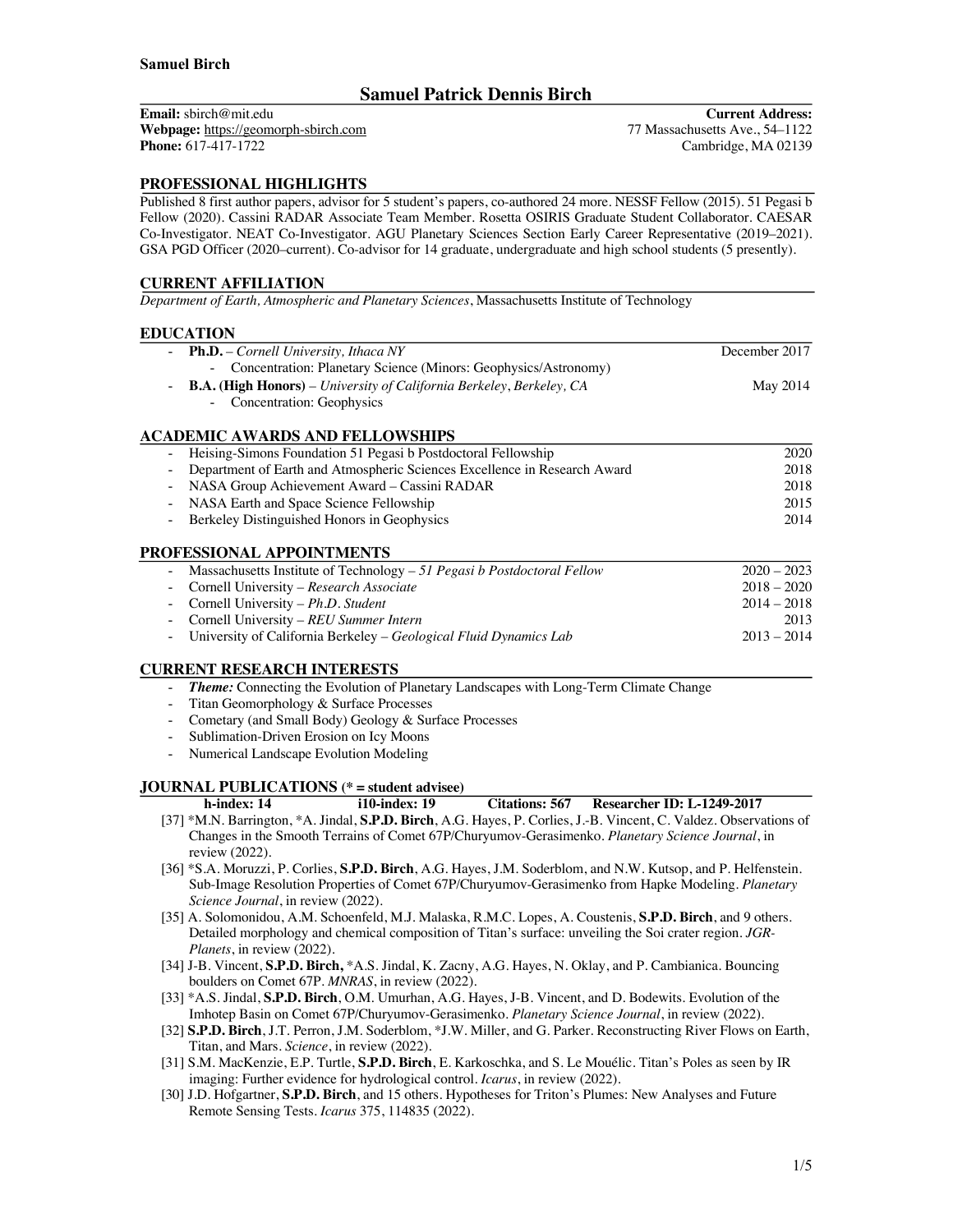- [29] O.M. Umurhan, W.M. Grundy, M.K. Bird, R. Beyer, J.T. Keane, I.R. Linscott, **S.P.D. Birch**., and 15 others. A Near Surface Temperature Model of Arrokoth. *Planetary Science Journal*, accepted (2022).
- [28] A.M. Schoenfeld, R.M.C. Lopes, M.J. Malaska, A. Solomonidou, D.A. Williams, **S.P.D. Birch**, and 8 others. Geomorphological map of the South Belet Region of Titan. *Icarus* 366, 114516 (2021).
- [27] \*J.W. Miller, **S.P.D. Birch**, A.G. Hayes, M.J. Malaska, R.M.C. Lopes, A.M. Schoenfeld, P.M. Corlies, D.M. Burr, T.G. Farr, and J.T. Perron. Fluvial Features on Titan: Lessons from Planform Images in Low-resolution SAR. *Planetary Science Journal* 2, 4 (2021).
- [26] S.M. MacKenzie, **S.P.D. Birch**, and 31 others. Titan: Earth-like on the Outside, Ocean World on the Inside. *Planetary Science Journal* 2, 112 (2021).
- [25] J.W. Barnes, A.G. Hayes, J.M. Soderblom, S.M. MacKenzie, J.D. Hofgartner, R.D. Lorenz, E.P. Turtle, J. Radebaugh, D. Burr, J. Lora, G. Neumann, S. Vance, R. Lopes, C. Nixon, P. Corlies, L. Regoli, E. Sciamma-O'Brien, R. Schindhelm, S. Rodriguez, P. Coll, S. Le Mouélic, M. Heslar, R. Dhingra, J. Steckloff, E. Sittler, A. Solomonidou, M.J. Malaska, C. Neish, N. Teanby, S. Vinatier, **S. Birch**, and 42 others. New Frontiers Titan Orbiter. *Bulletin of the AAS 53* (2021).
- [24] B. Davidsson, **S.P.D. Birch**, G. Blake, D. Bodewits, J. Dworkin, D. Glavin, Y. Furukawa, J. Lunine, J. Mitchell, A. Nguyen, S. Squyres, A. Takigawa, J-B. Vincent, and K. Zacny. Airfall on Comet 67P/Churyumov-Gerasimenko. *Icarus* 354, 114004 (2021).
- [23] K. Nakamura-Messenger, A.G. Hayes, S. Sandford, C. Raymond, S.W. Squyres, L.R. Nittler, **S. Birch**, and 18 others. The Case for Non-Cryogenic Comet Nucleus Sample Return. *arXiv:2009.14366* (2020).
- [22] J.D. Hofgartner, A.G. Hayes, D.B. Campbell, J.I. Lunine, G.J. Black, S.M. MacKenzie, **S.P.D. Birch**, C. Elachi, R.D. Kirk, A. Le Gall, R.D. Lorenz, and S.D. Wall. The Root of Anomalously Specular Reflections from Solid Surfaces on Saturn's Moon Titan. *Nature Communications* 11, 2829 (2020).
- [21] M.J. Malaska, J. Radebaugh, R. Lopes, K.L. Mitchell, T. Verlander, A.M. Schoenfeld, M.F. Florence, A. Le Gall, A. Solomonidou, A.G. Hayes, **S.P.D. Birch**, M.A. Janssen, L. Schurmeier, T. Cornet, C. Ahrens, T.G. Farr, and the Cassini RADAR Team. Labyrinth Terrain on Titan. *Icarus* 344, 113764 (2020).
- [20] **S.P.D. Birch**, A.G. Hayes, and 10 others. Migrating Scarps as a Mechanism for Recycling Material on Comet 67P/Churyumov-Gerasimenko. *GRL* 49, 12794-12804 (2019).
- [19] R.M.C. Lopes, M.J. Malaska, A.M. Schoenfeld, A. Solomonidou, **S.P.D. Birch**, M. Florence, A.G. Hayes, D.A. Williams, J. Radebaugh, T. Verlander, E.P. Turtle, A. Le Gall, and S. Wall. A Global Geomorphologic Map of Saturn's Moon Titan. *Nature Astronomy* 4, 228-233 (2019).
- [18] A. Solomonidou, A. Le Gall, M. Malaska, **S.P.D. Birch**, and 17 others. Spectral and emissivity analysis of the raised ramparts around Titan's northern lakes. *Icarus* 344, 113338 (2019).
- [17] R.M.C. Lopes, S.D. Wall, C. Elachi, **S.P.D. Birch**, and 44 others. Titan as Revealed by the Cassini RADAR. *Space Science Reviews*, 215:33 (2019).
- [16] V. Poggiali, M. Mastrogiuseppe, A.G. Hayes, R. Seu, J.P. Mullen, **S.P.D. Birch**, and M.C. Raguso. Highresolution Topography of Titan Adapting the Delay/Doppler Algorithm to the Cassini RADAR Altimeter Data. *IEEE Transactions on Geoscience and Remote Sensing* 57, 7262-7268 (2019).
- [15] \*Y. Tang, **S.P.D. Birch**, A.G. Hayes, R. Kirk, N. Kutsop, J-B. Vincent, and S. Squyres. Generation of Photoclinometric DTMs for Application to Transient Changes on the Surface of Comet 67P/Churyumov-Gerasimenko. *Astronomy & Astrophysics* 630, A10 (2019).
- [14] S.M. MacKenzie, J.W. Barnes, J.D. Hofgartner, **S.P.D. Birch**, and 5 others. The case for seasonal surface changes at Titan's lake district. *Nature Astronomy* 3, 506-510 (2019).
- [13] **S.P.D. Birch**, A.G. Hayes, and 7 others. Raised Rims around Titan's Sharp-Edged Depressions. *GRL* 46, 5846-5854 (2018).
- [12] **S.P.D. Birch**, A.G. Hayes, and 9 others. Morphological evidence that Titan's southern hemisphere basins are paleoseas. *Icarus* 310, 140-148 (2017).
- [11] A.G. Hayes, **S.P.D. Birch**, and 12 others. Topographic constraints on the evolution and connectivity of Titan's lacustrine basins. *GRL* 44, 11745-11753 (2017).
- [10] P. Corlies, A.G. Hayes, **S.P.D. Birch**, R.D. Lorenz, B. Stiles, R.L. Kirk, V. Poggiali, H. Zebker, and L. Iess. Titan's topography and shape at the end of the Cassini mission. *GRL* 44, 11754-11761 (2017).
- [9] M. Mastrogiuseppe, A.G. Hayes, V. Poggiali, J.I. Lunine, R.D. Lorenz, R. Seu, A. Le Gall, C. Notarnicola, K. Mitchell, M. Malaska, and **S.P.D. Birch**. Bathymetry and Composition of Titan's Ontario Lacus derived from Monte Carlo-based waveform inversion of Cassini RADAR altimetry data. *Icarus* 300, 203-209 (2017).
- [8] **S.P.D. Birch**, \*Y. Tang, A.G. Hayes, and 10 others. Geomorphology of Comet 67P/Churyumov-Gerasimenko. *MNRAS* 469, S50-S67 (2017).
- [7] **S.P.D. Birch**, A. Hayes, and 19 others. Geomorphologic Mapping of Titan's polar terrains: Constraining Surface Processes and Landscape Evolution. *Icarus* 282, 214-236 (2017).
- [6] V. Poggiali, M. Mastrogiuseppe, A.G. Hayes, R. Seu, **S.P.D. Birch**, R. Lorenz, C. Grima, and J.D Hofgartner. Liquid-filled canyons on Titan. *GRL* 43, 7887-7894 (2016).
- [5] M.J. Malaska, R.M.C. Lopes, D.A. Williams, C.D. Neish, A. Solomonidou, J. Soderblom, A.M. Schoenfeld, **S.P.D. Birch**, A.G. Hayes, A. Le Gall, M.A. Janssen, T.G. Farr, R.D. Lorenz, J. Radebaugh, and E. Turtle.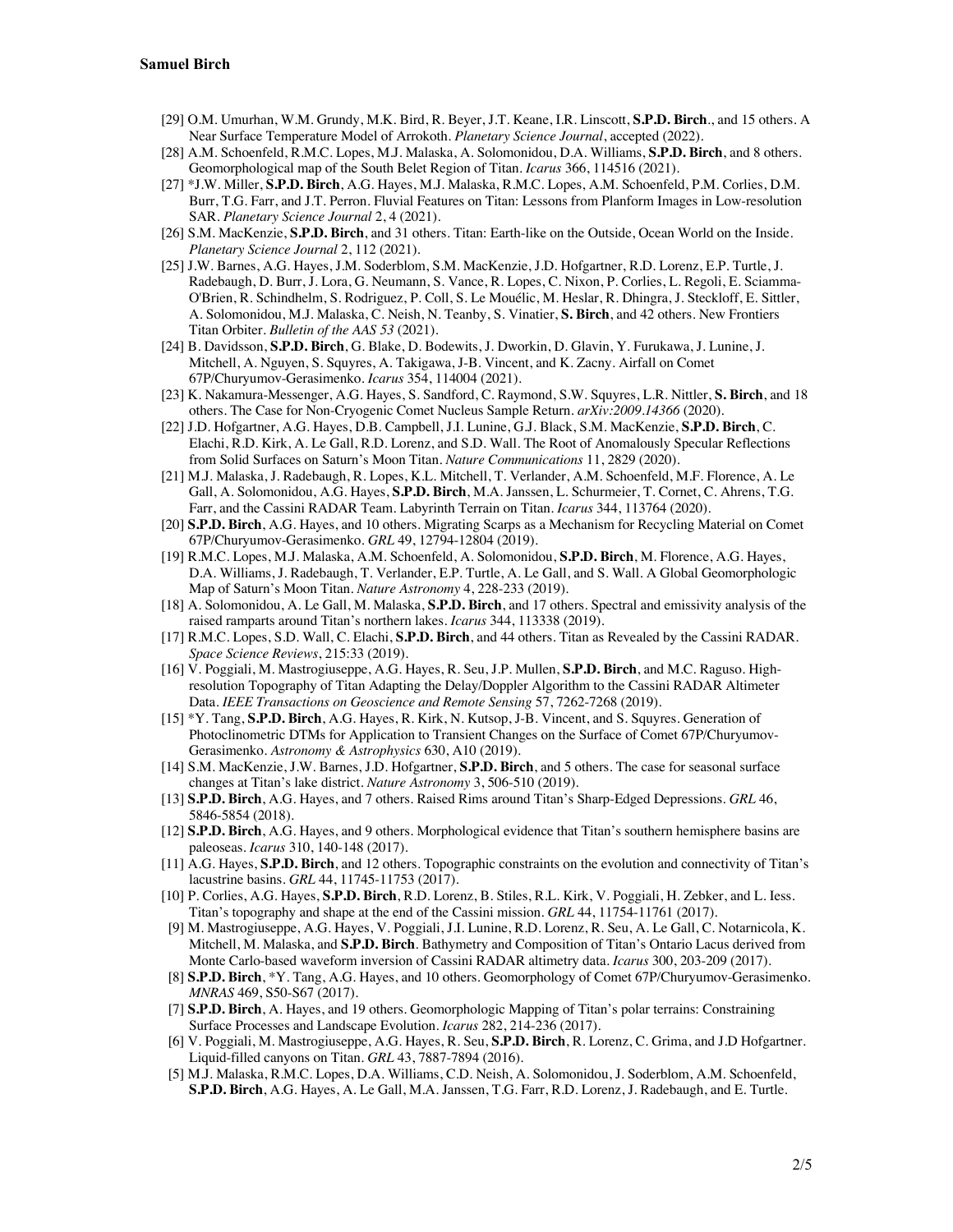Geomorphologic map of the Afekan Crater region, Titan: Terrain relationships in Titan's blandlands. *Icarus* 270, 130-161 (2016).

- [4] **S.P.D. Birch**, A. Hayes, A.D. Howard J. Moore, and J. Radebaugh. Alluvial Fan Morphology, Distribution and Formation on Titan. *Icarus* 270, 238-247 (2016).
- [3] Radebaugh, J., D. Ventra, R.D. Lorenz, T. Farr, R. Kirk, A. Hayes, M.J. Malaska**, S. Birch**, and 8 others. Alluvial and fluvial fans on Saturn's moon Titan reveal processes, materials and regional geology. *In, Ventra, D. & Clarke, L. E. (eds) Geology and Geomorphology of Alluvial and Fluvial Fans: Terrestrial and Planetary Perspectives. Geological Society, London, Special Publications* 440 (2016).
- [2] R.M.C. Lopes, M. J. Malaska, A. Solomonidou, A. Le Gall, M. A. Janssen, C.D. Neish, E.P. Turtle, **S.P.D. Birch**, A.G. Hayes, J. Radebaugh, A. Coustenis, B.W. Stiles, R.L. Kirk, K.L. Mitchell, and K.J. Lawrence. Nature, Distribution, and Origin of Titan's Undifferentiated Plains, *Icarus* 270, 162-182 (2015).
- [1] **S.P.D. Birch**, M. Manga, B. Delbridge, and M. Chamberlain. Penetration of spherical projectiles into wet granular media, *Physical Review E* 90, 032208 (2014).

#### **TECHNICAL/MANAGEMENT PERFORMANCE**

#### **Funding Proposals:**

| - Co-I* of Rosetta Data Analysis Program (0.5 FTE)   | $2019 - 2022$ |
|------------------------------------------------------|---------------|
| - Co-I of Discovery Data Analysis Program (0.17 FTE) | $2019 - 2022$ |
| - Team Member, ESA Rosetta Zooniverse Project        | $2021 - 2023$ |
|                                                      |               |

### *\*Cornell did not allow postdocs to be a PI*

#### **Journal Reviewer:**

Journal of Geophysical Research (3); Journal of Geophysical Research-Planets (3); Monthly Notices of the Royal Astronomical Society (2); Planetary and Space Science (1); Astronomy & Astrophysics (2); Nature Communications (1); Planetary Science Journal (2); Icarus (2); Nature Astronomy (1).

### **Community Service/Engagement:**

- AGU Planetary Sciences Section Early Career Representative (2019 Current)
- GSA Planetary Geology Division: Secretary/Treasurer (2020 2021), 2nd Vice-Chair (Current)
- AGU Fall Meeting OSPA Judge (2018-2021), LPSC Dwornik Award Judge (2019)
- Co-Chair Titan Surface Workshop (2016); Session Co-Chair/Chair AGU Fall Meeting (2018-2021); Session Chair DPS (2020); Session Co-Chair EPSC (2021).
- Organizing Committee LPSC 2021–2022
- LPSC Dwornik Award Coordinator (2022)
- Pellas-Ryder Committee (2022)
- NASA ROSES Review Panelist (3x)

#### **White Paper Co-Authorships for the Planetary Science & Astrobiology Decadal Survey 2023-2032:**

- Titan Science; New Frontiers Titan Orbiter; Comet Surface Sample Return

#### **MISSION PARTICIPATION**

| - NEAT [NASA SIMPLEx 3] – Science Investigation Lead; Co-Investigator                        | Current       |
|----------------------------------------------------------------------------------------------|---------------|
| - CAESAR [NASA New Frontiers 5] – Comet Surface Science; Co-Investigator                     | Current       |
| - Dragonfly [NASA New Frontiers 4] – Associate Team Member                                   | Current       |
| - Perseverance Rover [NASA Flagship] - Mastcam-Z; Geology & Geophysics Working Group         | Current       |
| - Trident (Not Selected) [NASA Discovery] – Geology Working Group; Co-I (Post-Launch)        | $2019 - 2021$ |
| - Rosetta [ESA] – OSIRIS; Graduate Student Collaborator                                      | $2017 - 2019$ |
| - Cassini [NASA/ESA/ASI] – RADAR Team; Associate Team Member                                 | $2016 - 2019$ |
| - Oceanus (Not Selected) [NASA New Frontiers 4] – Science Team; <i>Graduate Student Co-I</i> | $2016 - 2017$ |
| - CAESAR (Not Selected) [NASA New Frontiers 4] – Science Team; Graduate Student Co-I         | $2015 - 2019$ |
|                                                                                              |               |

# **INVITED TALKS & COLLOQUIA**

#### **2022**

- Piecing Together Planetary Surfaces. DEEPS Colloquium (*Faculty Interview*), Brown, February  **2021**

- Directly Measuring Erosion & Fallback on Comet 67P, NASA Small Bodies Assessment Group, June

- Piecing Together Planetary Surfaces. EAPS Colloquium (*Faculty Interview*), MIT, February

# **2019:**

- Evolution of Cometary Surfaces. Department of Geological Sciences Colloquium, University of Idaho, June

- The Lakes and Seas of Titan. Geology & Geophysics Seminar, Woods Hole Oceanographic Institute, April **2018:**

- Sediment Transport and Landscape Evolution on Comet 67P/C-G. PICS Seminar, MIT, April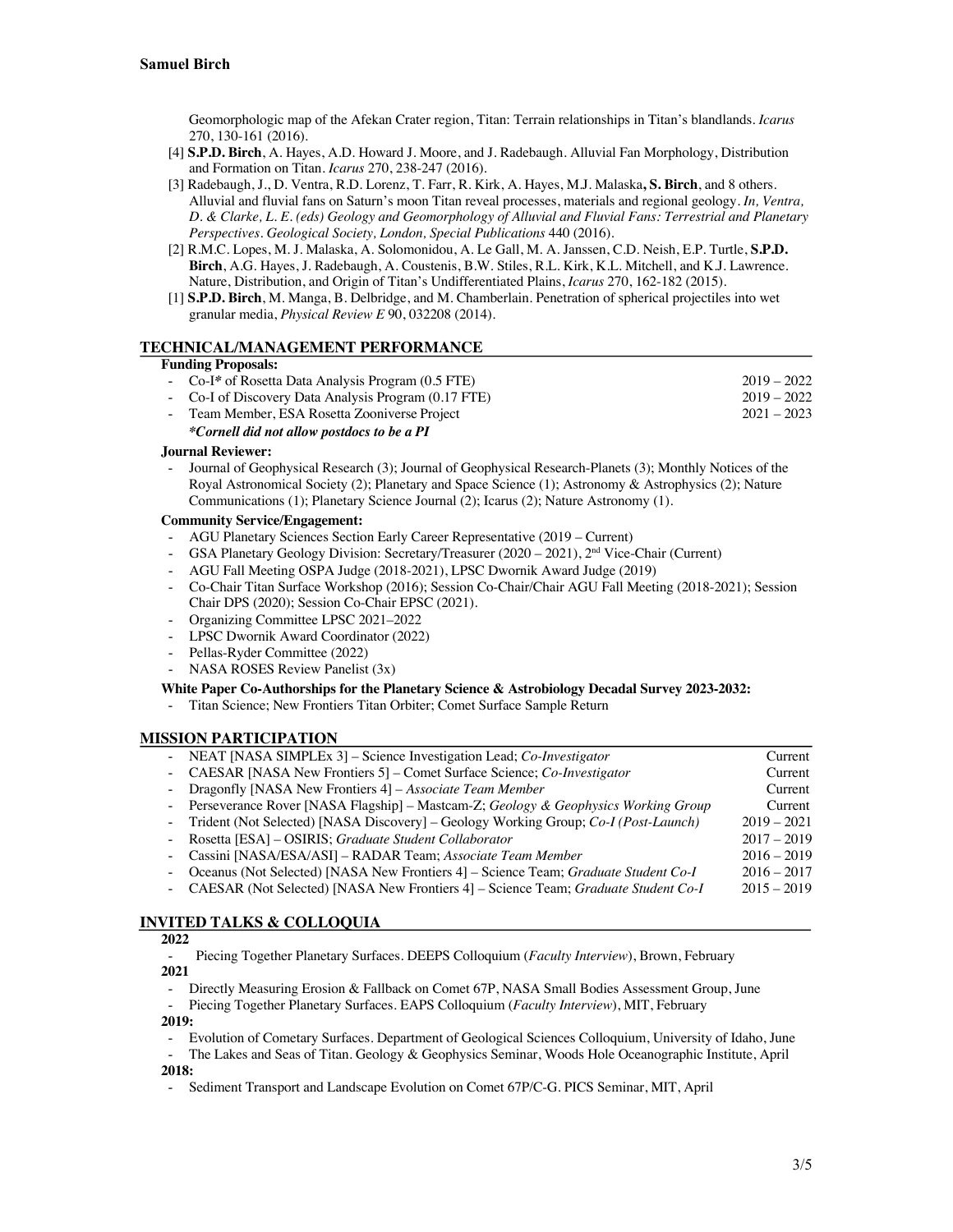- Investigating the Morphology and Topography of Titan's Polar Lacustrine Features. PALS Seminar, University of Maryland, March

# **PUBLIC OUTREACH & EDUCATION**

| Invited speaker for Create & Learn "Explore Planets and Moons"              | March 2022    |
|-----------------------------------------------------------------------------|---------------|
| - Invited speaker for Tecnológico de Costa Rica's planetary science webinar | August 2020   |
| - Invited speaker for Cornell's Frontiers of Cornell Astronomy event        | November 2019 |
| - Keynote speaker at AstroFest, Kopernik Observatory, Vestal NY             | October 2018  |
| - Cornell Astronomy "Ask an Astronomer" Team Member                         | $2015 - 2020$ |
| - Volunteer with New York 4-H summer program "Focus for Teens"              | $2015 - 2020$ |
| - Volunteer with Cornell's Spacecraft Planetary Imaging Facility            | $2014 - 2020$ |
| - Creator of Winnipeg Planet Walk (under development)                       | Current       |
| - Consultant for James Cameron's Lightstrom Entertainment                   | $2015 - 2016$ |
| - Named "Winnipeg Lacus," and "Buzzell Planitia" on Titan                   |               |

#### **SELECTED RECENT CONFERENCE TALKS (>30 total author/co-author abstracts in the last 3 years) 2022:**

- Reconstructing River Flows on Earth, Mars, and Titan. With Dimensionless Hydraulic Geometry *LPSC 53*, Woodlands, March

#### **2021:**

- Reconstructing River Flows on Earth, Mars, and Titan. With Dimensionless Hydraulic Geometry *AGU Fall Meeting*, San Francisco, December
- Reconstructing River Flows on Titan. *Titan Through Time 5*, August

#### **2020:**

- NEAT: A Multi-Comet Flyby Mission that Performs Discovery-Level Science on a SIMPLEx Budget. *DPS*, **October** 

#### **2019:**

- Deposition and Detectability of Deltas on Titan. *AGU Fall Meeting*, San Francisco, December
- Local Migration of Smooth Terrain Material in Imhotep on Comet 67P. *EPSC-DPS*, Geneva, September
- A Numerical Landscape Evolution Tool with Applications to Titan. *Titan After Cassini*, Madrid, September
- Migrating Scarps on Comet 67P. *LPSC 50*, Woodlands, March

#### **2018:**

- Raised Rims around Titan's Small Lakes. *COSPAR 2018*, Pasadena, July
- Numerical Landscape Evolution Simulations Applied to Comet 67P. *Rosetta SWT 49*, Rhodes, June
- The Raised Rims of Titan's Small Lakes. *LPSC 49*, Woodlands, March

### **TEACHING EXPERIENCE**

| Cornell University; Lead Lecturer & Course Designer              |                                            |  |  |
|------------------------------------------------------------------|--------------------------------------------|--|--|
| - EAS/Astro3150: "Geomorphology"                                 | Spring 2019                                |  |  |
| - Average Evaluation: $4.7/5$ (n=14)                             |                                            |  |  |
| Cornell University; Guest Lecturer                               |                                            |  |  |
| - Astro1102: "Our Solar System"                                  | $(2x)$ Spring 2018                         |  |  |
| Astro2202: "A Spacecraft Tour of the Solar System"               | $(2x)$ Fall 2016 & $(4x)$ Fall 2017 - 2019 |  |  |
| Astro2212: "The Solar System: Planets, Small Bodies, New Worlds" | $(1x)$ Fall 2017 & 2018                    |  |  |
| - Astro6577: "Planetary Surface Processes"                       | $(2x)$ Spring 2017 & 2020                  |  |  |
| Cornell University; Teaching Assistant                           |                                            |  |  |
| - Astro1102: "Our Solar System"                                  | Spring 2015 & 2016                         |  |  |
| Astro6577: "Planetary Surface Processes"                         | Spring 2017                                |  |  |
| University of California Berkeley; Grader                        |                                            |  |  |
| EPS 3: "The Water Planet"                                        | Spring 2014                                |  |  |
| EPS 20: "Earthquakes in your Backyard"                           | Fall 2013                                  |  |  |
|                                                                  |                                            |  |  |

# **ADVISING**

### **Graduate (\*on secondary projects related to work with their primary advisor):**

- Megan Barrington; Cornell University; 04/2019 Current
	- A Comprehensive Catalog of Change Detection on Comet 67P
	- *Submitted a manuscript that will form a thesis chapter (Spring 2022)*
- Ngoc Truong; Cornell University; 01/2019 Current
	- Modeling Volatile Entrapment in Cometary Ices
	- *Finalizing a manuscript that will form a thesis chapter (expected Spring 2022)*